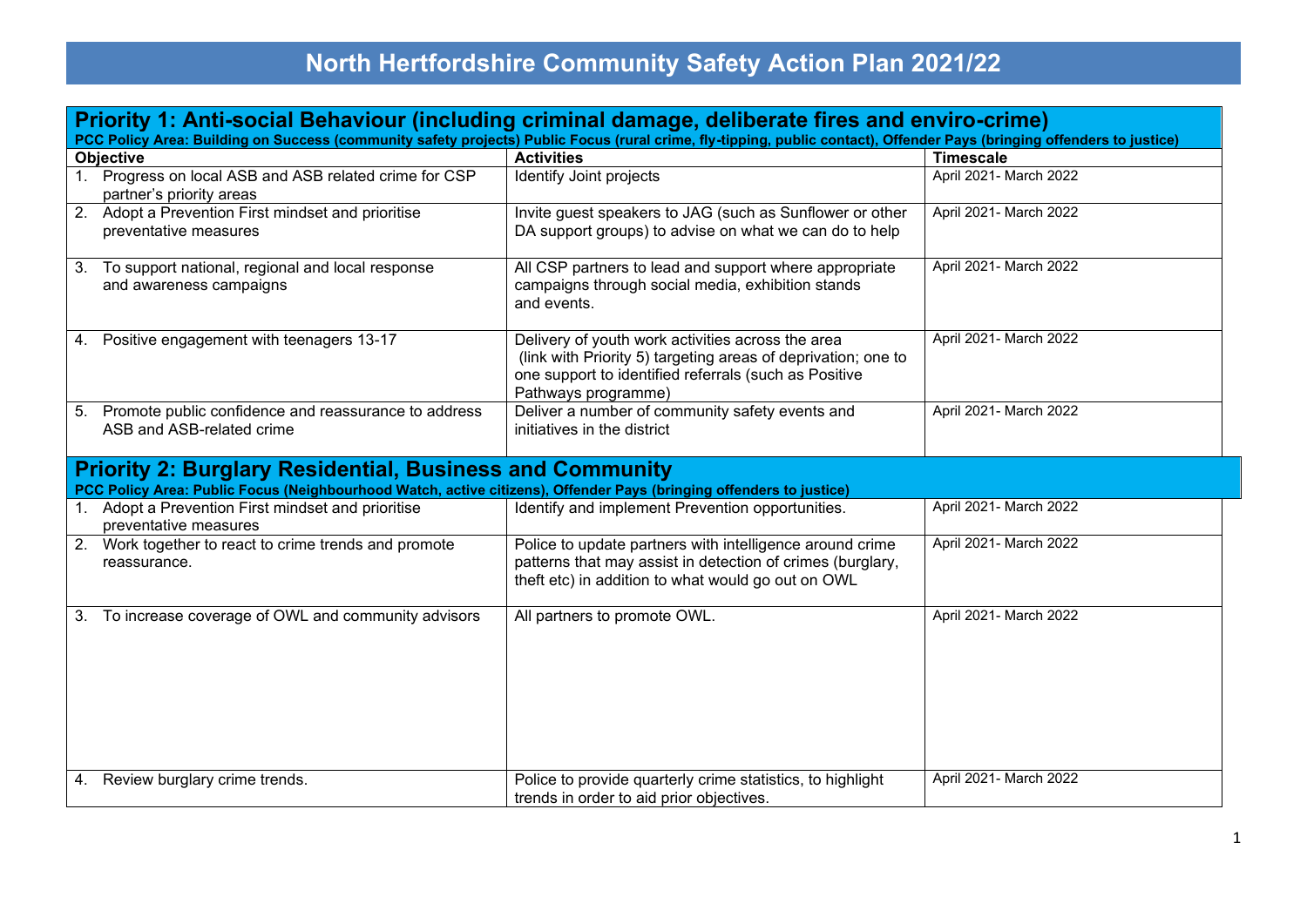## **Priority 3: Protecting Vulnerable People**

**PCC Policy Area: Putting Victims at the Centre (hate crime, domestic abuse), Building on Success (crime prevention, tackling fraud and scams, modern day slavery and human trafficking), Offender Pays (bringing offenders to justice)**

|                                                                                                                                                                                                                         | 1. Adopt a Prevention First mindset and prioritise<br>preventative measures                                            | Identify joint problems, progress on joint problems.                                                                                                                                                                                                                  | April 2021- March 2022 |  |  |
|-------------------------------------------------------------------------------------------------------------------------------------------------------------------------------------------------------------------------|------------------------------------------------------------------------------------------------------------------------|-----------------------------------------------------------------------------------------------------------------------------------------------------------------------------------------------------------------------------------------------------------------------|------------------------|--|--|
|                                                                                                                                                                                                                         | 2. Increase support for the SADA service.                                                                              | All partners to identify opportunities to raise awareness of<br>domestic abuse and signpost to this service.                                                                                                                                                          | April 2021- March 2022 |  |  |
|                                                                                                                                                                                                                         | 3. To take a problem solving and partnership approach in<br>tackling incidents of Cuckooing and related vulnerability. | Identification to enable prompt action.                                                                                                                                                                                                                               | April 2021- March 2022 |  |  |
|                                                                                                                                                                                                                         | 4. To support national, regional and local response<br>and awareness campaigns                                         | All CSP partners to lead and support where appropriate<br>campaigns through social media, exhibition stands<br>and events                                                                                                                                             | April 2021- March 2022 |  |  |
| 5 <sub>1</sub>                                                                                                                                                                                                          | To engage with young people who are experiencing<br>domestic abuse and help them recognise unhealthy<br>relationships  | Work in partnership with education establishments to raise<br>awareness and signpost to support services.                                                                                                                                                             | April 2021- March 2022 |  |  |
|                                                                                                                                                                                                                         | 6. To support the work of the local Prevent team in raising<br>awareness and understanding of Prevent and extremism    | Work in partnership with education establishments to raise<br>awareness and signpost to support services.                                                                                                                                                             | April 2021- March 2022 |  |  |
|                                                                                                                                                                                                                         | 7. Positive engagement with teenagers 13-17                                                                            | Delivery of targeted youth work projects and one to one<br>interventions to vulnerable groups; promotion of Access<br>Point as a place young people can go for advice and<br>guidance; raise awareness and knowledge of hate crime<br>and how to reporting hate crime | April 2021- March 2022 |  |  |
| Priority 4: Rural Crime (inc. fly-tipping, coursing, theft, arson)<br>PCC Policy Area: Building on Success (crime prevention), Public Focus (rural crime, active citizens), Offender Pays (utilising proceeds of crime) |                                                                                                                        |                                                                                                                                                                                                                                                                       |                        |  |  |
|                                                                                                                                                                                                                         | 1. Adopt a Prevention First mindset and prioritise<br>preventative measures                                            | Unannounced MA vehicle-related operations specifically<br>targeting unlicensed waste, dangerous vehicles, scrap<br>metal theft.                                                                                                                                       | April 2021- March 2022 |  |  |
|                                                                                                                                                                                                                         | 2. Increase OWL and ECHO coverage in the rural<br>community                                                            | Police to promote OWL and ECHO through social media<br>and events.                                                                                                                                                                                                    | April 2021- March 2022 |  |  |
|                                                                                                                                                                                                                         | 3. Progress on local rural and rural-related crime for CSP<br>partner's priority areas                                 | Identify Joint projects, Progress on joint projects.                                                                                                                                                                                                                  | April 2021- March 2022 |  |  |
|                                                                                                                                                                                                                         | 1. Adopt a Prevention First mindset and prioritise<br>preventative measures                                            | Identify and implement prevention opportunities.                                                                                                                                                                                                                      | April 2021- March 2022 |  |  |